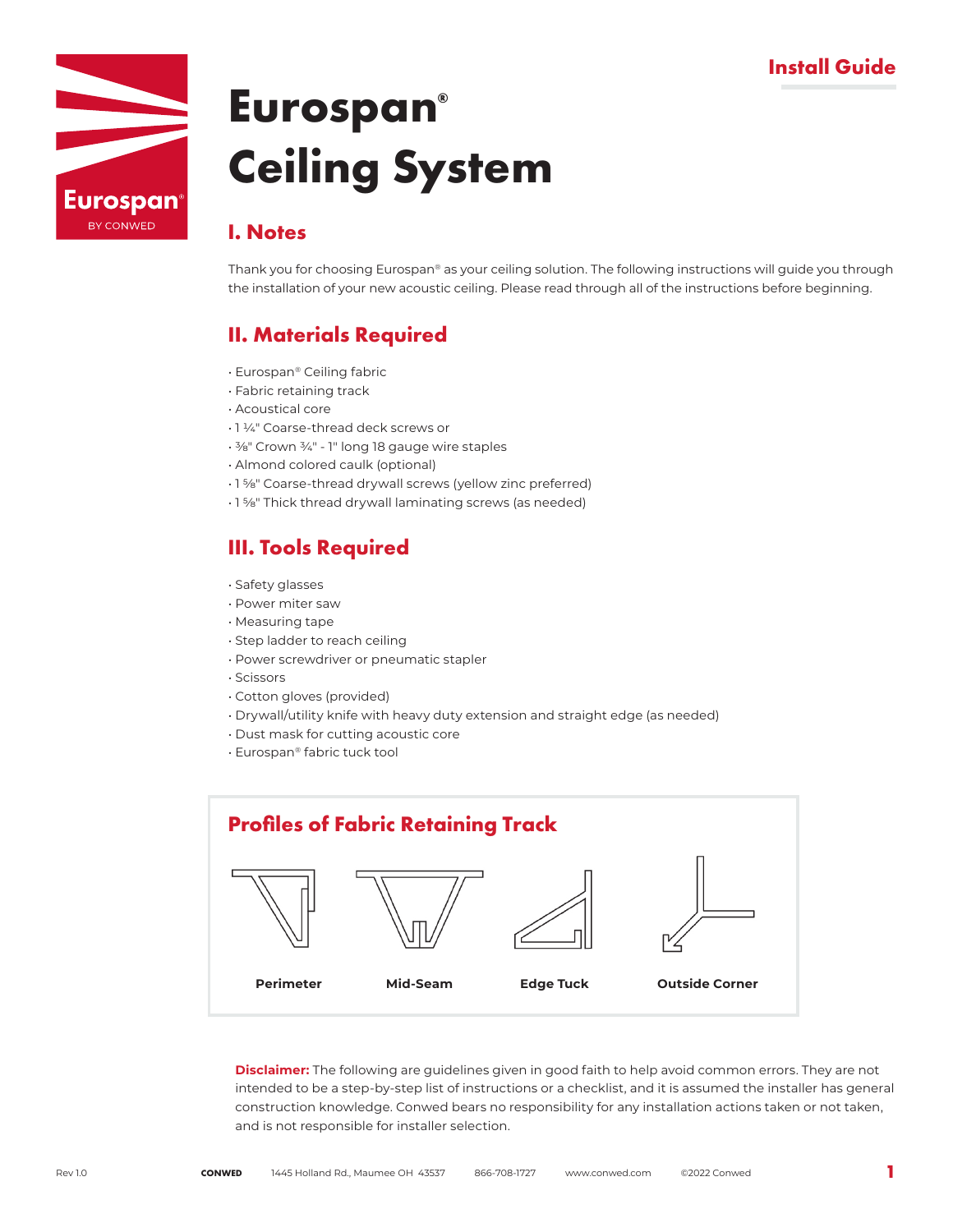

# **Eurospan® Ceiling System**

### **IV. Basic Instructions for a Flat Ceiling**

#### **Installing the Fabric Retaining Track to an Existing Drywall Ceiling**

1. Choose one corner of the room to start installing the perimeter track. Make a 45° miter cut on the first track piece and place firmly against the wall and ceiling making sure the fabric retaining channel is next to the wall. Using 1 ¼" screws attach the track to the ceiling every 2 to 3 inches or staple it every  $\frac{3}{4}$ to 1 inches. NOTE: It is extremely important not to exceed the required spacing so that the track does not bend under tension from the fabric. This will result in an uneven reveal line next to the wall on the finished ceiling.



2. Butt and align the next piece of track to the first to create

a smooth joint transition, again making sure the fabric retaining channel is next to the wall, and attach to the ceiling. The track sections need to be completely and tightly aligned with each other to provide a seamless finish. Continue this process around the perimeter of the ceiling making miter cuts at each corner.

3. If mid-seam tracks are required, make two 45° miter cuts to create a point on the end of the track that will go next to the wall. Install the mid-seam track with screws or staples. Attach the perimeter track next to the mid-seam track by making 45° miter cuts and butting it against the mid-seam track. Make sure to plan your lay-out ahead, figuring for the widths of the mid-seam track to make sure all the final seams end up in the correct locations.

4. Furring strip can be used to prep a ceiling with an existing open joist ceiling in lieu of an existing gypsum board ceiling. Coordinate all penetration drop distance off the track base down to fabric finish height of 1 ½".

#### **Set Level of Penetrations**

5. Penetrations such as lights, smoke detectors, and vents need to be brought down so that their finished trim level is flush with the finished height of the Eurospan® fabric. If Eurospan® is being installed to an existing ceiling, penetrations need to be dropped down to 1 ½" below existing ceiling.



#### **Installing the Acoustic Core**

6. Back cut the acoustical panel to fit tight in the track.

7. Starting in one corner of the room, butt the acoustic panel next to the track on both walls. Fasten the panel in place with 1 %" screws on 16" centers.

8. Butt the next panel against the installed panel, making sure to make the joint as tight as possible. Continue this process until the entire ceiling is covered with acoustic panels. Use the matt knife or drywall knife, straight edge, and dust mask to cut any panels to size. Be sure to keep the joints as tight as possible.

9. Once all of the panels are installed, fill the seams with a light coating of the almond caulk. This will prevent the seams from being visible through the installed fabric.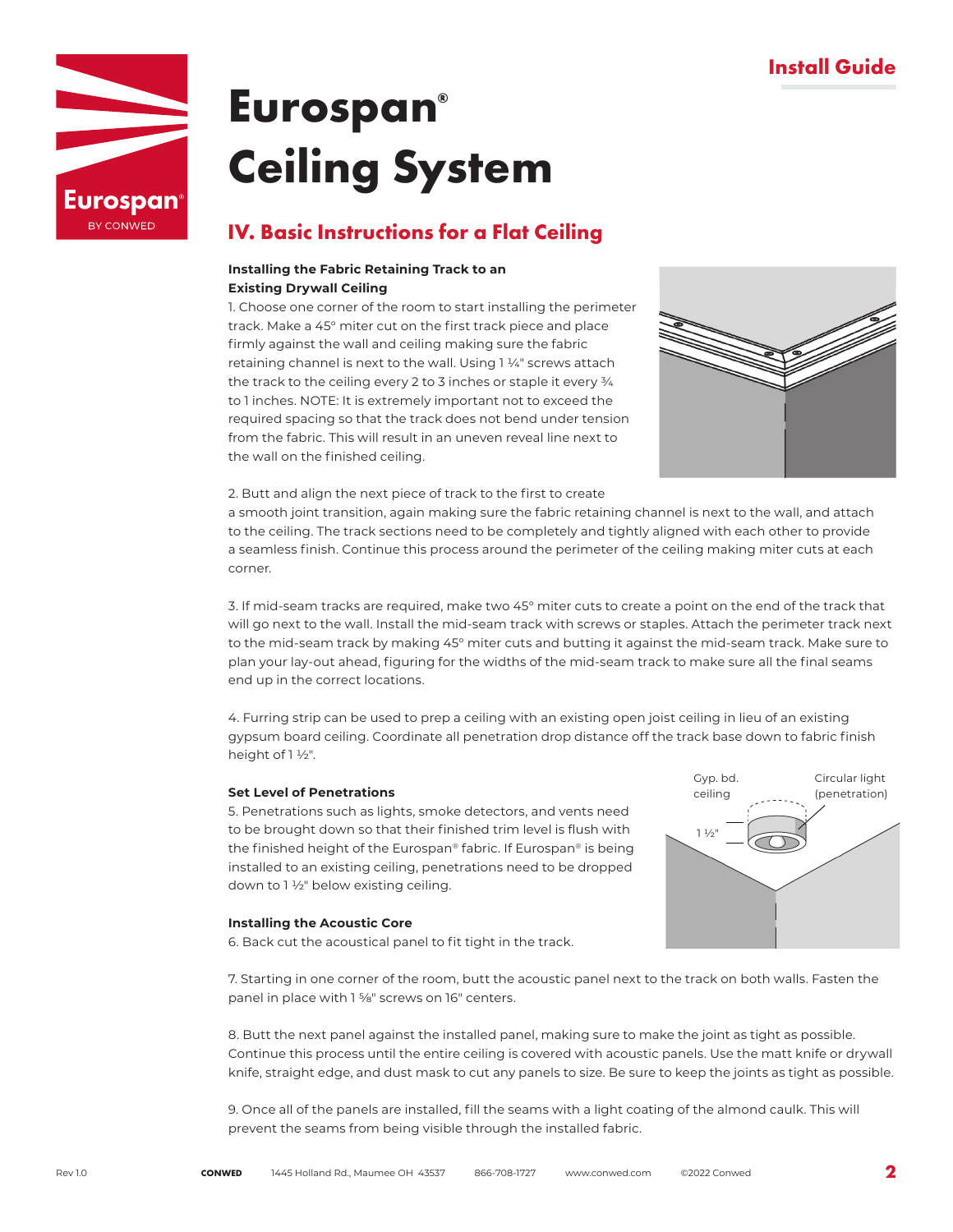

# **Eurospan® Ceiling System**

### **IV. Basic Instructions for a Flat Ceiling (continued)**

#### **Fabric Penetrations**

(Insert fabric penetrations AFTER fabric is installed)

10. For circular penetrations less than 8" in diameter, such as recessed lights, speakers,sprinklers or smoke alarms blocking is not needed in most situations. Eurospan® fabric is self supporting and will retain its shape at these penetrations. Note, the openings for these penetrations are cut out after the Eurospan® fabric is fully stretch in place. To cut out the opening, start in the center of where the open is to be. Start in the center and cut out toward a slightly smaller opening than the penetration is to be. Then push/stretch the fabric up around the trim flange of the penetration; light, sprinkler, smoke detector, etc. This creates the final finish look. Adjust the height of the trim ring or cover trim to final height. This creates the final finish look at most penetrations.

11. For larger circular penetrations or rectangular penetrations there are a few options for finishing. The fabric can be stapled to a wood frame built around the penetration opening at the finished height of the Eurospan® fabric, and finished with the penetration standard trim. Or the Eurospan® perimeter/ top load track can be installed around the penetration opening to hold the fabric in place at the finished height. See the special situations section for instructions on bending the track.



*Note: These are general details of a recessed light and sprinkler. Coordination is needed to properly lower and secure the actual project lights, and other penetration to the proper finished height of the Eurospan fabric.*

#### **Installing Eurospan® Fabric**

12. Before unpacking fabric, clean the workspace thoroughly to protect the fabric from getting soiled.

13. Use the provided white gloves when handling the fabric during installation.

14. Locate the tag on the face of the Eurospan® Fabric that indicates the length and width of the piece of fabric. The tag also indicates the finish face side of the fabric that should be exposed once installed.

15. For the initial part of hanging the fabric. Start in one corner on a short wall, drape 3 to 4 inches of fabric over the tuck tool and insert into the perimeter channel of the retaining track. Remove the tuck tool from the track and the fabric should be held in place.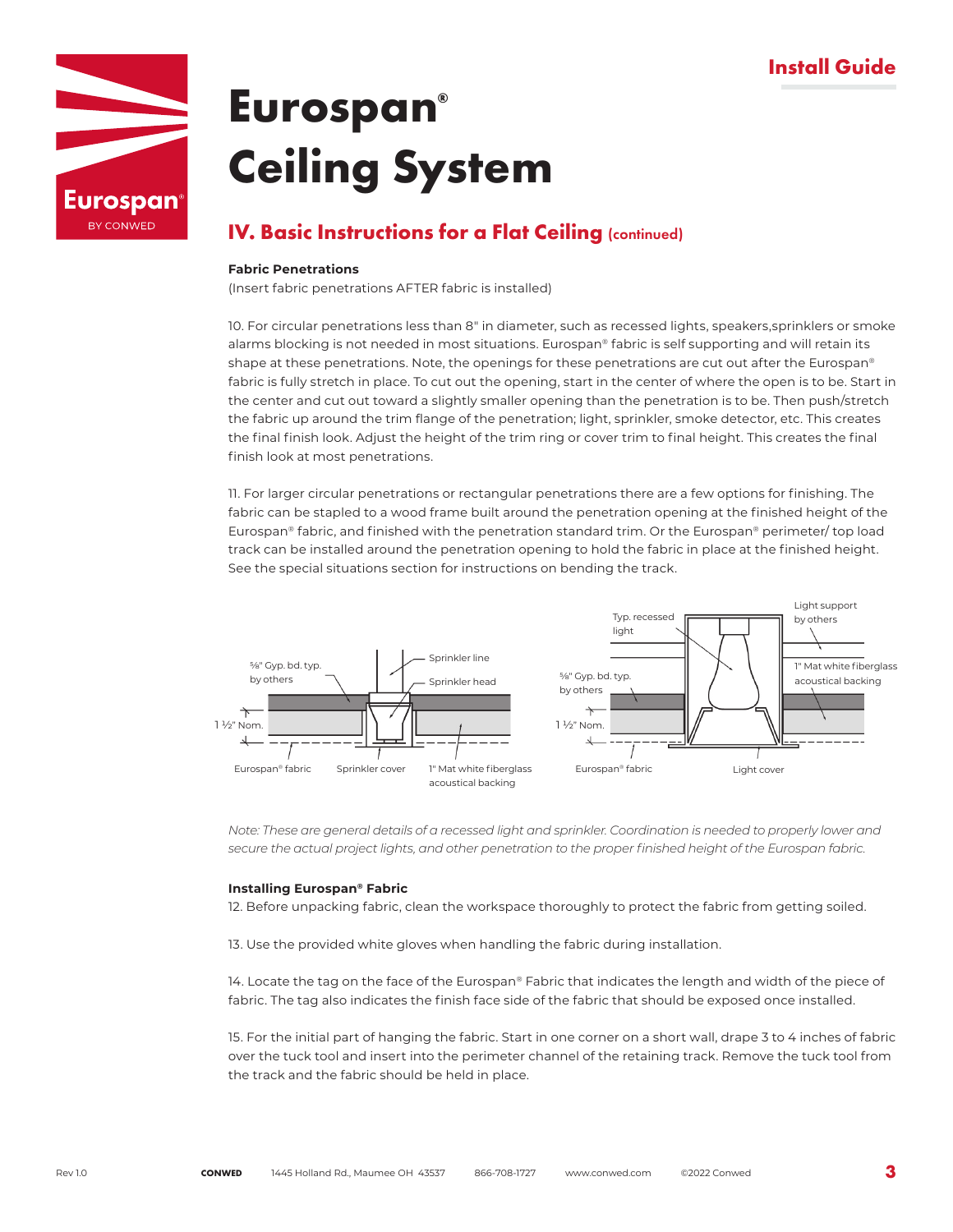

# **Eurospan® Ceiling System**

## **IV. Basic Instructions for a Flat Ceiling (continued)**

#### **Installing Eurospan® Fabric (continued)**

16. Moving down the length of the room, alternate from side to side tucking a tools length of the fabric in the track every 6 ft. Finish by tucking the final side of the fabric into the remaining track. The fabric should now be loosely hanging from the ceiling.

17. Return to the initial wall and tuck the fabric in every 2 to 3 feet. Repeat this process for the remaining three walls. At this point, check to be sure the fabric is square with the room and that it will reach all corners of the room.

18. In order to start tensioning the fabric, start on a long wall and remove a small portion of the fabric from the track. Pull the fabric tight towards the wall and re-insert. Continue this process down the length of the wall. Move to the opposite wall and repeat this process, adding more tension as you go.

19. Repeat Step 18 for the final two walls.

20. Repeat steps 18 and 19 until the desired tension is achieved. There should be less than 1" deflection in the center of room.

21. Trim the excess fabric hanging below the track leaving only 1 to 2 inches of material. Using the tuck tool, push this excess fabric into the self-storing track.

22. Be sure the fabric direction remains the same between midseams and adjacent rooms.

## **V. Special Situations**

#### **Inside and Outside Corners**

Inside and outside corners can be created using Eurospan® to accommodate vertical ceiling sections, beams, and duct work. Mid-seam track can be used for making an inside corner (Fig. 1) and outside corner track is also available (Fig. 2). The only requirement

is that there must be a structure that will support the track. For example, to enclose a duct, a wood frame can be constructed around the duct to which the track can be attached.

#### **Sloped Ceiling** (Fig. 3)

At the base of the sloped ceiling, wood blocking is required to square the perimeter tensioning track to the wall. At the top of the ceiling, wood blocking or edge tuck track can be used to square the track.